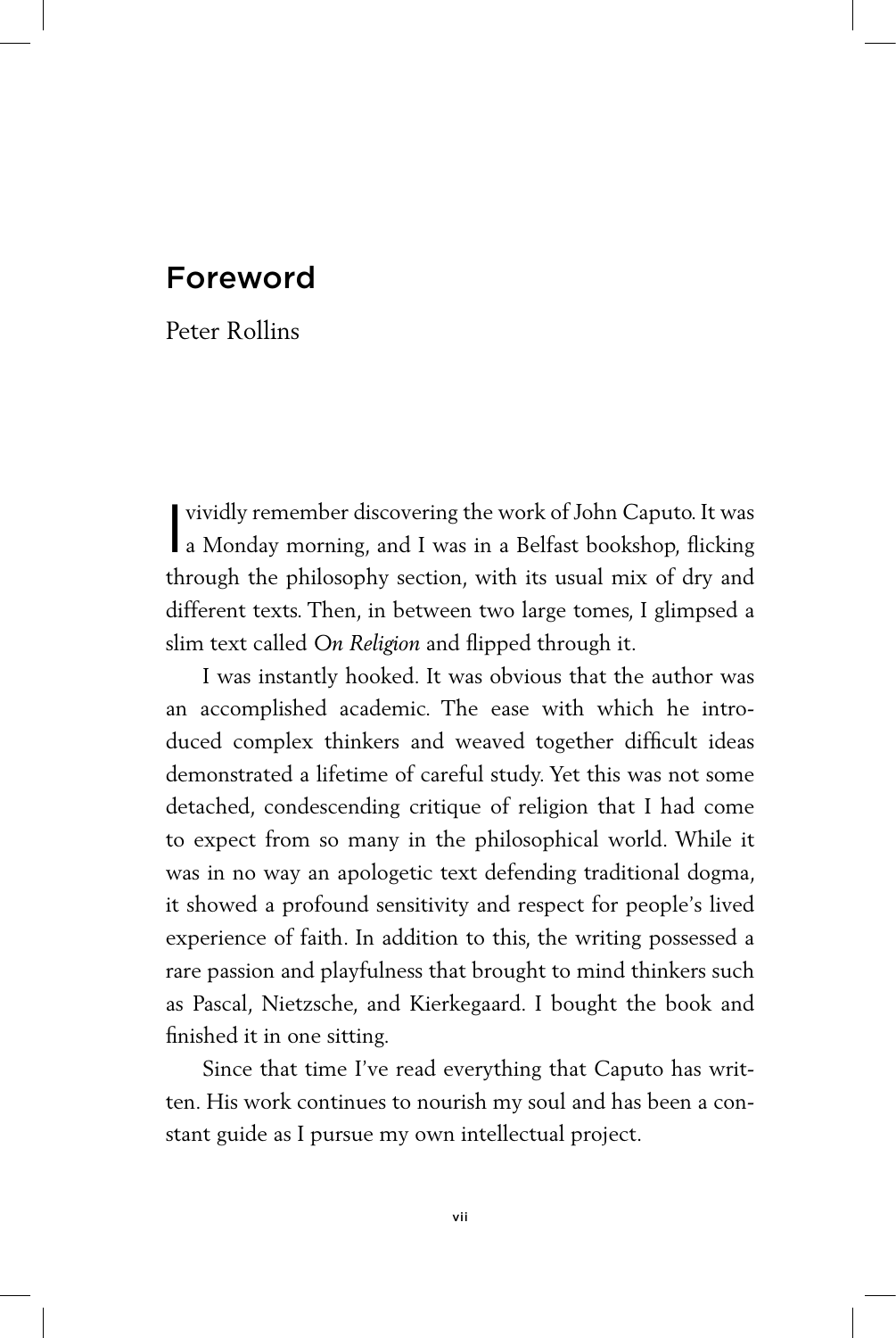Each book has rewarded me in multiple ways, but the one you are holding in your hands has given me something very special, something I thought had been lost to my younger self, for it transported me back to that intoxicating intellectual excitement I had felt all those years ago in that backstreet bookshop in Belfast.

Within these pages, the youthful wonder, religious sensitivity, and academic sophistication that caused me to fall in love with Caputo's work leap off every page—only now these features that first drew me in take on a life of their own as each is introduced as a distinct voice that speaks through the author. They are each brought to light as personalities that haunt Caputo, as friends who engage in heated late-night debate while the author tries to sleep.

There is Jackie, the little boy lost in a fearful wonder at the fact that there is something rather than nothing. There is Brother Paul, a young religious zealot, eager to renounce the temporal world for eternal rewards. Then there is the Professor, a sober academic embedded in the complex philosophical tradition.

As the work progresses, one might think that one of these voices will triumph, that the others will slowly be left on the side of the road. Yet none of them is willing to rest. Each is given space, and each has something important to say. As we listen in on their conversation, the central themes of the book—the religion of the rose, the nihilism of grace, the insistence of God begin to shine forth.

While the themes of the book call into question an economic view of religion that asks us to do good for a good return, they don't leave us with a simple dualism. This religion of the rose doesn't abolish economy but haunts it with the gift. The eternal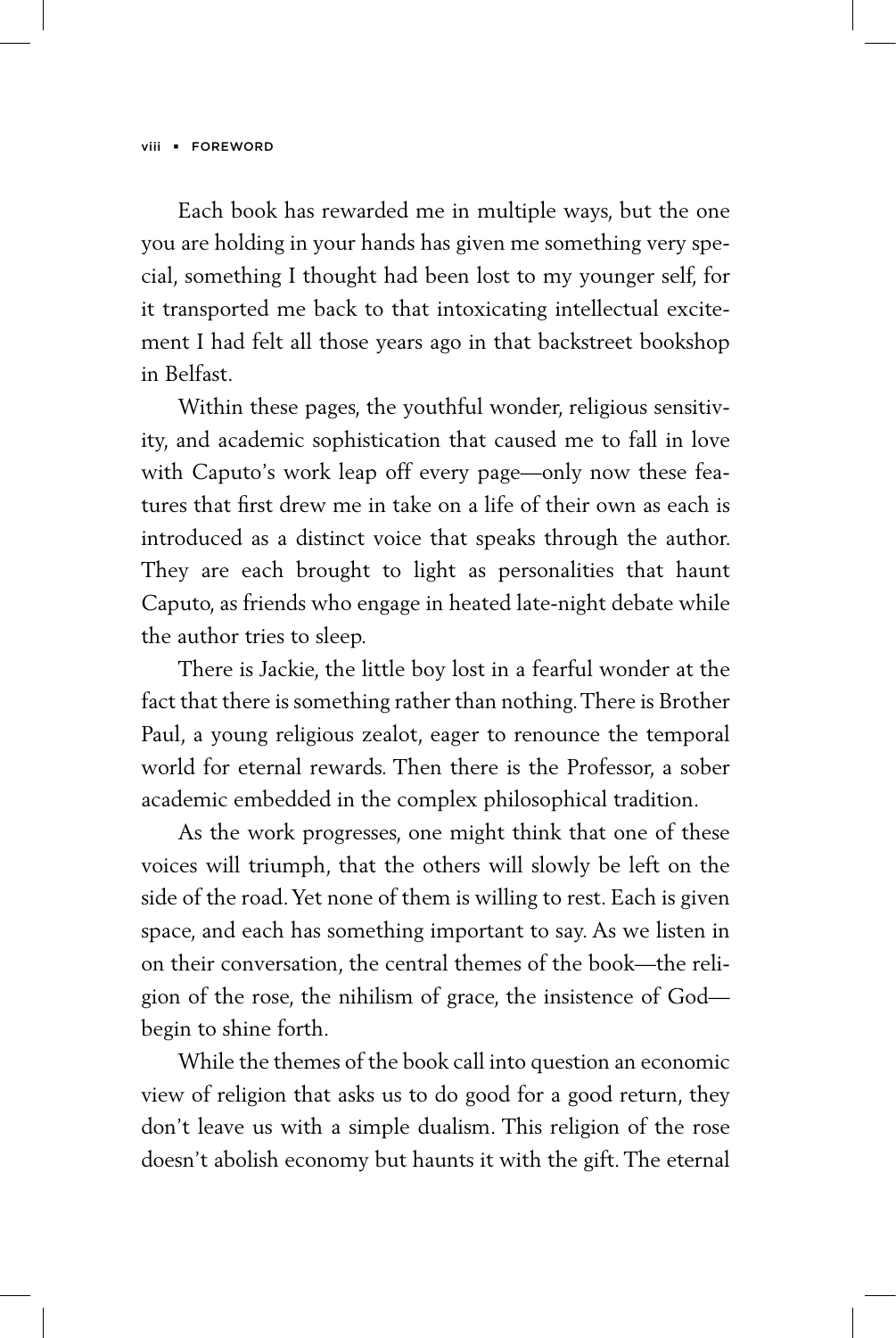isn't rejected as a fantasy that stands against the temporal but is affirmed as a reality that inhabits it. The unconditional isn't seen as a promise of something that lies at the other side of the conditional but as an elusive phantom nestled deep within it.

On this journey into a faith that affirms the finite, various thinkers become conversation partners and guides. The famous analysis of our contemporary situation provided by Jean-François Leotard is used to describe our existential yoke, while mystics such as Marguerite Porete and Meister Eckhart are employed to show us how we might bear this weight joyfully.

This book sits in the tradition of Radical Theology. Yet it isn't marked by the same apocalyptic negativity that is sometimes found there. When confronting this tradition for the first time people often ask, *But will it preach?* In other words, can it inspire, uplift, and transform communities? Can it enrich lives and evoke greater care and concern for our world? This book answers as a resounding *Yes!* to the question. It shows us that not only can it preach, but it can inspire all the "amens," "hallelujahs," and hand waving that we might expect from a Pentecostal revival meeting.

Indeed the whole tone and texture of the presentation can't help but remind the theologically sensitive reader of Dietrich Bonhoeffer's "religionless Christianity," a Christianity marked by joyful affirmation of the world, forged in a prison where Bonhoeffer's life would later be taken. In the letters and papers he penned from his tiny cell, Bonhoeffer outlined a faith fully embracing the world and wrote of how one lives fully before God and with God only as one gives up on God and wholeheartedly embraces the world.

While the little Boy, the Brother, and the Professor are the main characters in this philosophical memoir, there is another